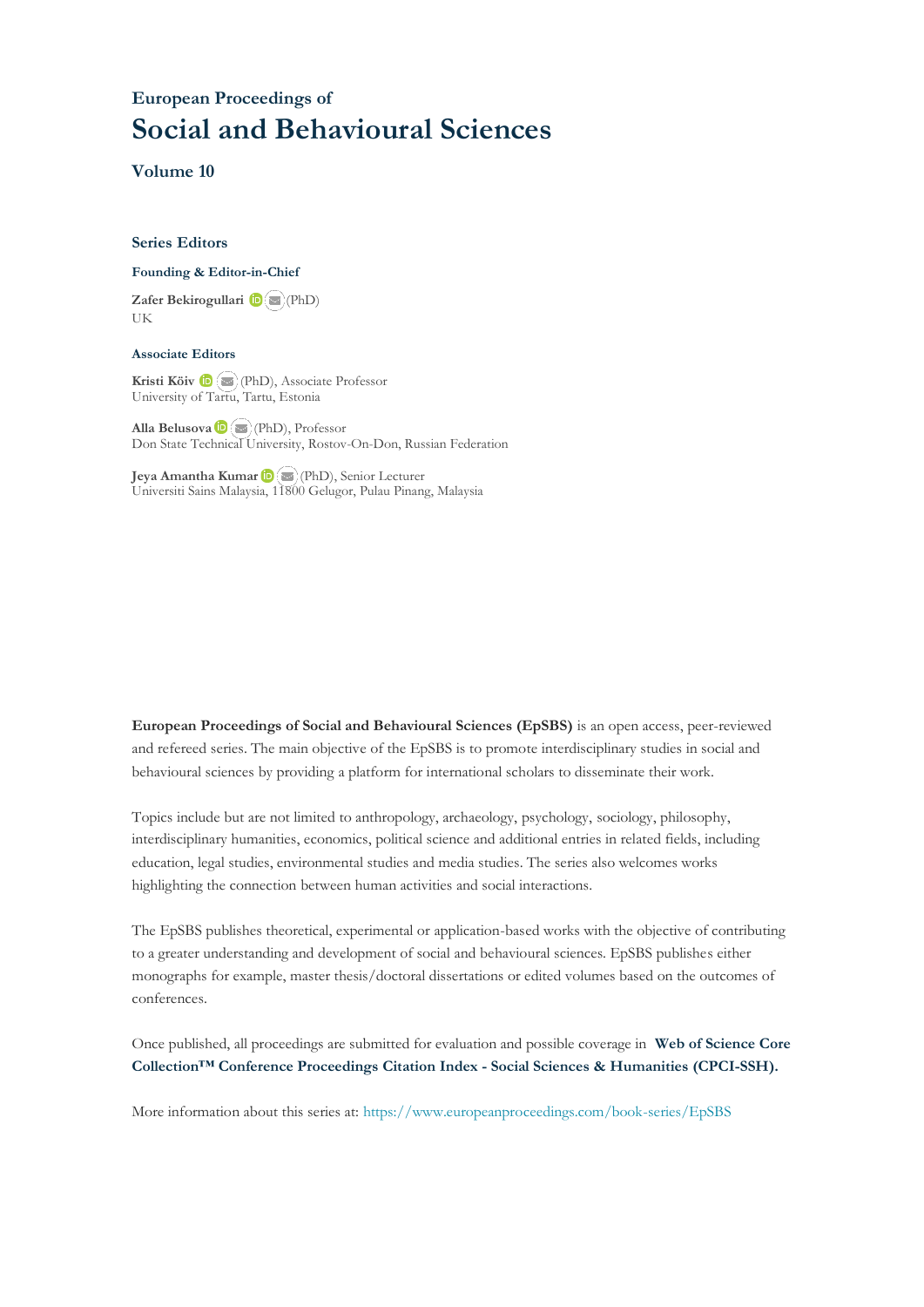# POLITICAL SCIENCE, INTERNATIONAL RELATIONS AND SOCIOLOGY - IC-PSIRS 2016

Selected, peer-reviewed papers from the

3<sup>rd</sup> International Conference on Political Science, International Relations and Sociology (ic-PSIRS 2016), 10-12 May 2016, Kyrenia, Cyprus

Edited by:

ZaferBekirogullari **in**, Melis Y. Minas **in**, Roslind X. Thambusamy in

#### Editor(s) Affiliation(s):

**Zafer Bekirogullari** CPsychol, AFBPsS ([Britis](mailto:zafer.bekirogullari@cyprus.bau.edu.tr)h Psychological Society), UK Bahçeşehir Cyprus University, Cyprus

**Melis Y. Minas** Istanbul Arel University, Turkey

**Roslind X. Thambusamy** INTI International College Subang Jaya, Selangor, Malaysia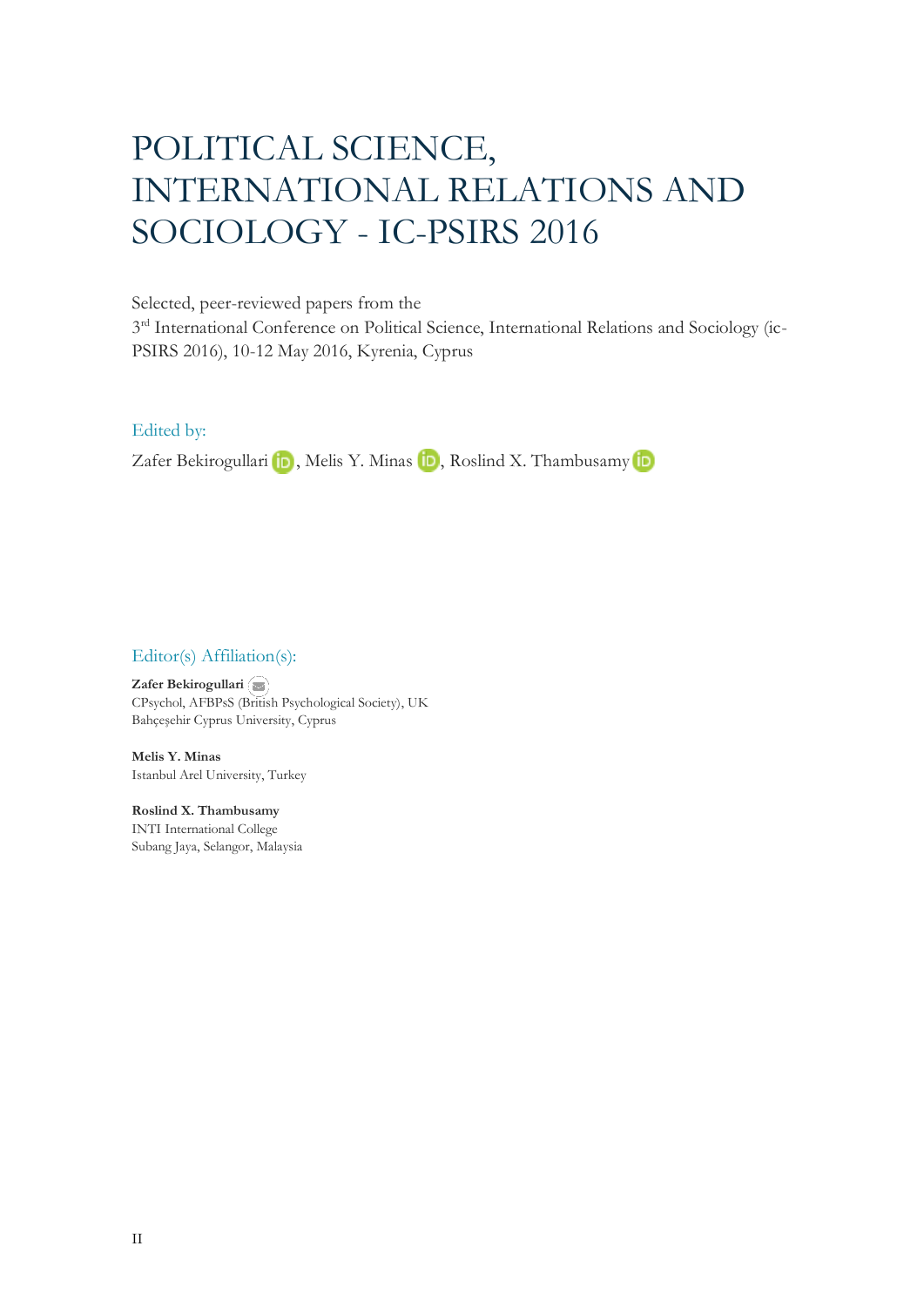

ISSN: 2357-1330 (online).

European Proceedings of Social and Behavioural Sciences

ISBN: 978-1-80296-009-9 (e-book)

POLITICAL SCIENCE, INTERNATIONAL RELATIONS AND SOCIOLOGY - IC-PSIRS 2016

[https://doi.org/10.15405/epsbs\(2357-1330\).2016.5.3](https://doi.org/10.15405/epsbs(2357-1330).2016.5.3)

 $\odot$   $\odot$   $\odot$ © The Editor(s) and The Author(s) 2016. This is an open access book distributed under the Creative Commons CC License BY-NC-ND 4.0. Unported License, permitting all non-commercial use, distribution, and reproduction in any medium, provided the original work is properly cited.

This book is published by the registered company Future Academy which is registered under the ISO London Limited.

The registered company address is: 293 Green Lanes, Palmers Green, London, United Kingdom, N13 4XS Reg. Number: 9219513